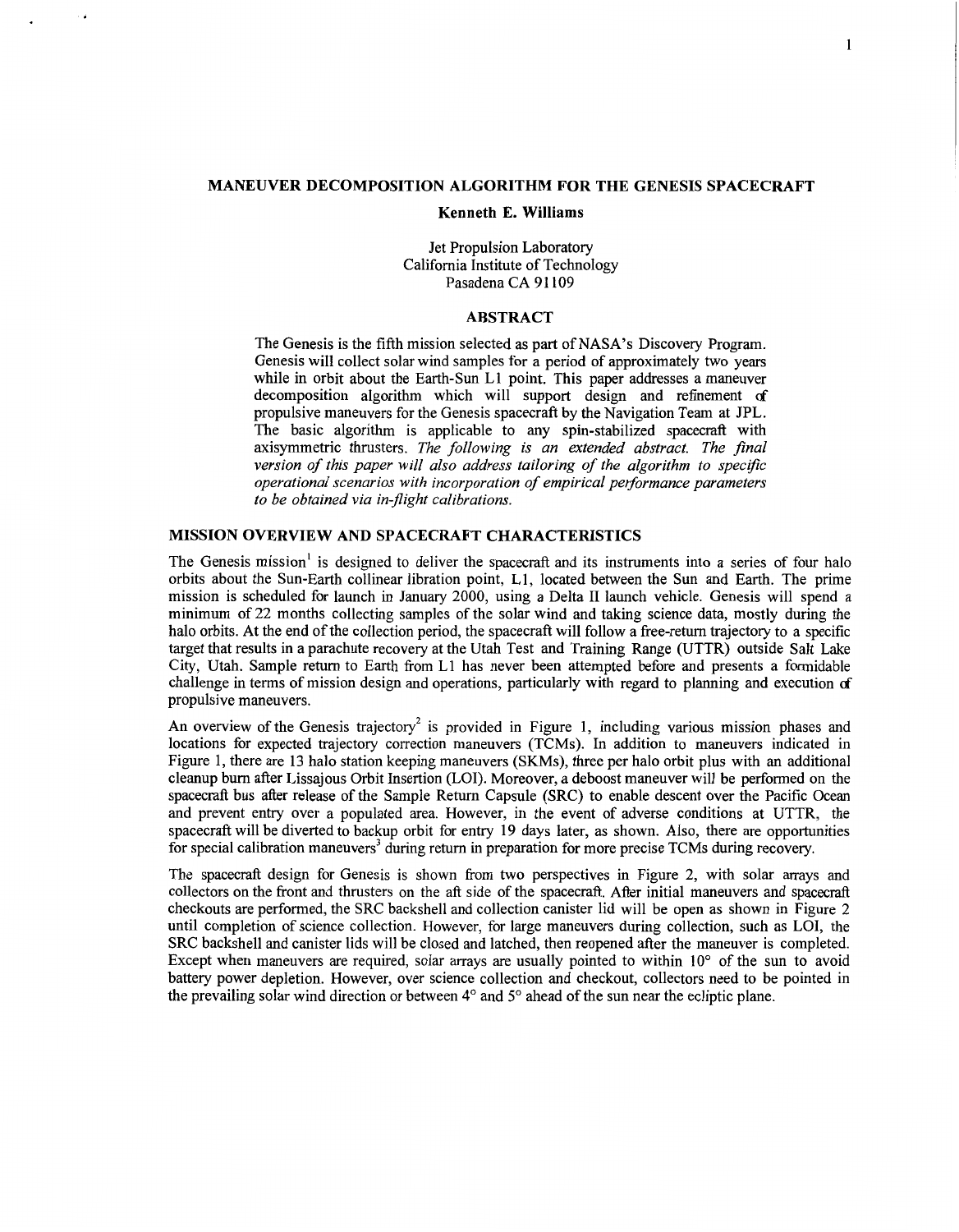



**Figure 2. Forward Deck View (Normally Pointing Toward Sun) and Rear Deck View** 

All maneuvers, including both translational maneuvers and attitude control, will be performed using a hydrazine fueled blowdown system. To minimize contamination risk to the samples collected for maneuvers other than LOI, all thrusters have been placed in an axisymmetric configuration on the side opposite the sample collection canister. For trajectory corrections more than  $30^{\circ}$  off sun, a  $\Delta v$  limit for each propulsive maneuver is imposed, driven by a maximum battery depletion time,

Spin stabilization was chosen as a simple means of attitude control, in lieu of three-axis stabilization. No reaction wheels, gyros or accelerometers are included in the attitude control subsystem (ACS). The space vehicle normally spins at **1.6** revolutions per minute (rpm). Star trackers and sun sensors support attitude determination, but only the latter are effective when spinning at greater than 2 rpm. Any attitude changes, including spin changes and precessions, must be performed open loop with thrusters. Because the thrusters do not produce balanced torques, all attitude control maneuvers result in a translational **Av,** affecting the spacecrafl trajectory. Thruster activity, asymmetric mass properties and misalignments also induce oscillations in the spin vector, such as nutation and wobble.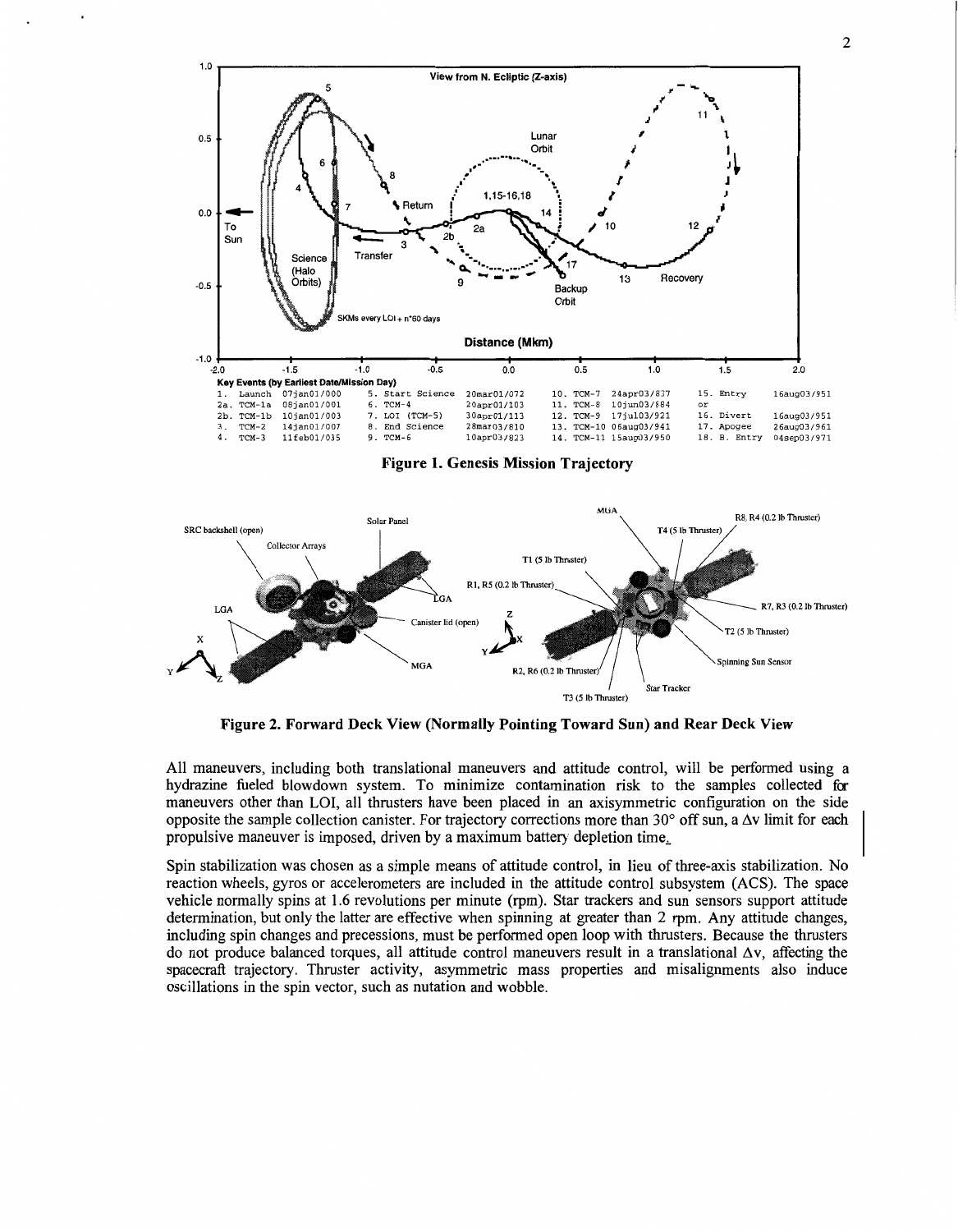<span id="page-2-0"></span>The orientation and characteristics of thrusters needed for guidance and navigation are indicated in Figure 3 and Table 1. There are two separate thruster strings, a primary and redundant. For large maneuvers ( $\Delta v$ ) 2.5 m/s), two **5** lbf thrusters will be used for the bum or translational maneuver, with an initial precession to the burn attitude using alternating pairs of 0.2 lbf, followed by spin up from 1.6 to 10 rpm with 0.2 lbf thrusters before the burn. The higher spin rate increases stability during large maneuvers and reduces execution errors. Following the bum itself, the space vehicle will precess back towards the initial near-sun pointing attitude. Spin down to 1.6 occurs after precession-induced nutation has damped out. For small maneuvers ( $\Delta v \le 2.5$  m/s), no spin changes are needed and four 0.2 lbf thrusters are used for the burn. 360<sup>o</sup> precession changes may be required to remove undesired components introduced by the precession itself. The most recent estimate of execution errors for most maneuvers without calibration are indicated in [Table](#page-3-0) [2.](#page-3-0) Another maneuver mode, which will be employed prior to recovery, involves use of spin changes in lieu of previously described translational maneuvers to achieve higher delivery accuracy via calibration<sup>3</sup>.

The Genesis spacecraft is also equipped with nutation dampers (not shown in Figure **2).** Depending on the size and direction of the maneuver required, nutation could grow as large as 20°. As much as 6 hours could be required to allow damping to less than 0.5" of nutation, as well as full recharge of batteries. Therefore, a period of at least 12 hours for interruption of science collection will be reserved for execution of TCMs and SKMs. Maneuver design will be performed jointly by the Navigation Team at the Jet Propulsion Laboratory (JPL) and the Spacecraft Team at Lockheed-Martin Astronautics (LMA) in Denver, CO, in light of spacecraft constraints<sup>3</sup>.



#### **Notes:**

I

All thrusters are located on aft (-X) side, which usually face away from sun and toward s Earth.

**T** refers to the large 5 lbf thrusters (thrust axis toward  $+X$ )

R refers to the small 0.2 lbf thrusters, canted 45" off -X in the **X, Z** plane.

For precession maneuvers, use a single set, e.g., R1 and **R2,** once a spin cycle, or two sets, e.g., R1, R2 and R3, R4 in alternating half cycles for faster precessions, but with greater nutation at the end of precession.

| <b>String 1 (Primary)</b>      | <b>String 2 (Redundant)</b> | <b>Maneuver Usage</b>                               |  |  |  |
|--------------------------------|-----------------------------|-----------------------------------------------------|--|--|--|
| $\overline{R1+R2}$ and $R3+R4$ | $R5+R6$ and $R7+R8$         | Precession (alternating pairs each half spin cycle) |  |  |  |
| $R2+R4$                        | $R6+R8$                     | $+X$ spin up                                        |  |  |  |
| $R1+R3$                        | $R5+R7$                     | $+X$ spin down                                      |  |  |  |
| $R1+R2+R3+R4$                  | $R5+R6+R7+R8$               | $\Delta v \le 2.5$ m/s                              |  |  |  |
| $TT1+T2$                       | $T3+T4$                     | $\Delta v > 2.5$ m/s                                |  |  |  |
| T1 and T2                      | T3 and T4                   | Rapid Precession (alternating each half spin cycle) |  |  |  |
| -------<br>$- - -$             |                             |                                                     |  |  |  |

**Figure 3. Genesis Thruster Configuration** 

**TABLE 1. Thruster Combinations for Genesis**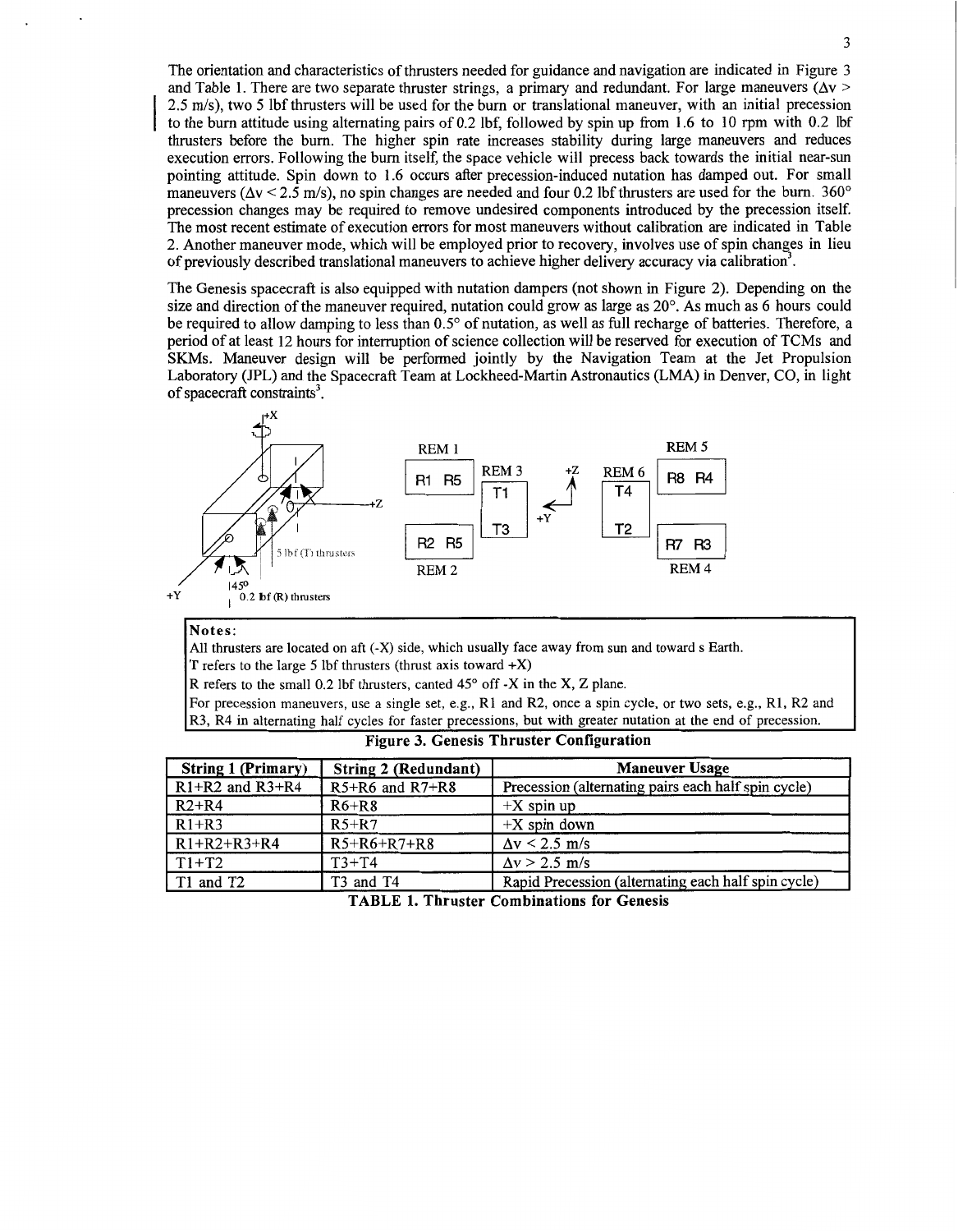<span id="page-3-0"></span>

| <b>Maneuver Component</b>         | Error (Fixed)                                                                                                                                                                                                                                                                                                                                                                          |  |  |
|-----------------------------------|----------------------------------------------------------------------------------------------------------------------------------------------------------------------------------------------------------------------------------------------------------------------------------------------------------------------------------------------------------------------------------------|--|--|
| Precession                        | $\leq$ 0.03 m/s $\times$ sin ( $\psi$ /2) per axis (3 $\sigma$ ) with<br>respect to original spin pointing direction for<br>one-way precession $\psi$ < 180°; error applies for<br>entire two-way precession; if total precession<br>is 360°, corresponding errors are 0.01 m/s<br>$(3\sigma)$ along original spin axis direction and<br>$0.035$ m/s (3 $\sigma$ ) per crosstrack axis |  |  |
| Spin Change                       | $\leq 0.06$ m/s $\times$ (spin change/16 rpm) (3 $\sigma$ ) along<br>original spin axis direction;<br>$\leq 0.01$ m/s $\times$ (spin change/16 rpm) (3 $\sigma$ ) per<br>crosstrack axis                                                                                                                                                                                               |  |  |
| Translational $\Delta v$ Maneuver | Use values indicated in panel below.                                                                                                                                                                                                                                                                                                                                                   |  |  |

| Translational $\Delta v$<br>Usage criteria             | Thrusters      | Magnitude<br>proportionality<br>$\%$ | Fixed<br>magnitude<br>m/s | Crosstrack<br>proportionality<br>$%$ (per axis) | Fixed<br>Crosstrack<br>$m/s$ (per<br>axis) |  |  |
|--------------------------------------------------------|----------------|--------------------------------------|---------------------------|-------------------------------------------------|--------------------------------------------|--|--|
| $\Delta v$ > 2.5 m/s; SRC<br>closed                    | two 5 lbf      | 6.0                                  |                           | 3.0                                             | $\Omega$                                   |  |  |
| $0.05 < \Delta v < 2.5$ m/s;<br>SRC open               | four $0.2$ lbf | 6.0                                  | 0.01                      | 4.0                                             | 0.005                                      |  |  |
| $0.05<\Delta v<2.5$ m/s;<br>$SRC$ closed <sup>†</sup>  | four $0.2$ lbf | 6.0                                  | 0.01                      | 3.0                                             | 0.003                                      |  |  |
| <b>TABLE 2. Uncalibrated Maneuver Execution Errors</b> |                |                                      |                           |                                                 |                                            |  |  |

**TABLE 2. Uncalibrated Maneuver Execution Errors** 

## **SPINNING SPACECRAFT DYNAMICS AND DECOMPOSITION ALGORITHM**

Based on previous experience with the Galileo spacecraft<sup>4</sup>, the Navigation Team has developed a decomposition algorithm to be used to support maneuver planning and mission analyses. The purpose of this algorithm is to decompose maneuvers into constituents to account for both the translational bum and spacecraft attitude changes required to carry out such a maneuver. Attitude changes may include precessions, as well as changes to the spacecraft spin rate, such as those required to increase stability for large maneuvers.

In general, the total propulsive maneuver can be decomposed into components associated with the turn or precession, spin changes (increase and decrease), as well as the bum or translational maneuver, whith is usually but not always the largest component. This can be expressed in terms of the vector summation :

$$
\Delta \mathbf{v}_{\text{total}} = \Delta \mathbf{v}_{\text{burn}} + \Delta \mathbf{v}_{\text{turn}} + \Delta \mathbf{v}_{\text{spinup}} + \Delta \mathbf{v}_{\text{spindown}}
$$
 (3)

 $\Delta$ **v**<sub>total</sub> is the desired propulsive maneuver, which is derived via the orbit determination process prior to

start of maneuver planning.  $\Delta v_{total}$  is oriented relative to some initial attitude for the spacecraft.

In the case of precessions,  $\Delta v$  is obtained from a series of pulses which occur each revolution or halfrevolution. The cumulative effect of these pulses is to produce a  $\Delta v$  vector which lies along the chord of a turn circle in spacecraft centered  $\Delta v$  space (or along the +X body axis), as illustrated in [Figure 5.](#page-5-0) The circumference of a turn circle traces out induced  $\Delta v$  resulting from a series of thruster pulses. Thus, a 360° turn in the absence of execution errors results in a net induced  $\Delta v$  of zero.

The diameter  $V_0$  of the two-way turn circle shown in [Figure 5](#page-5-0) can be derived from mass properties and characteristics of the spacecraft as follows:

<sup>\*</sup> Bold face denotes vector or matrix; **"A"** denotes a unit vector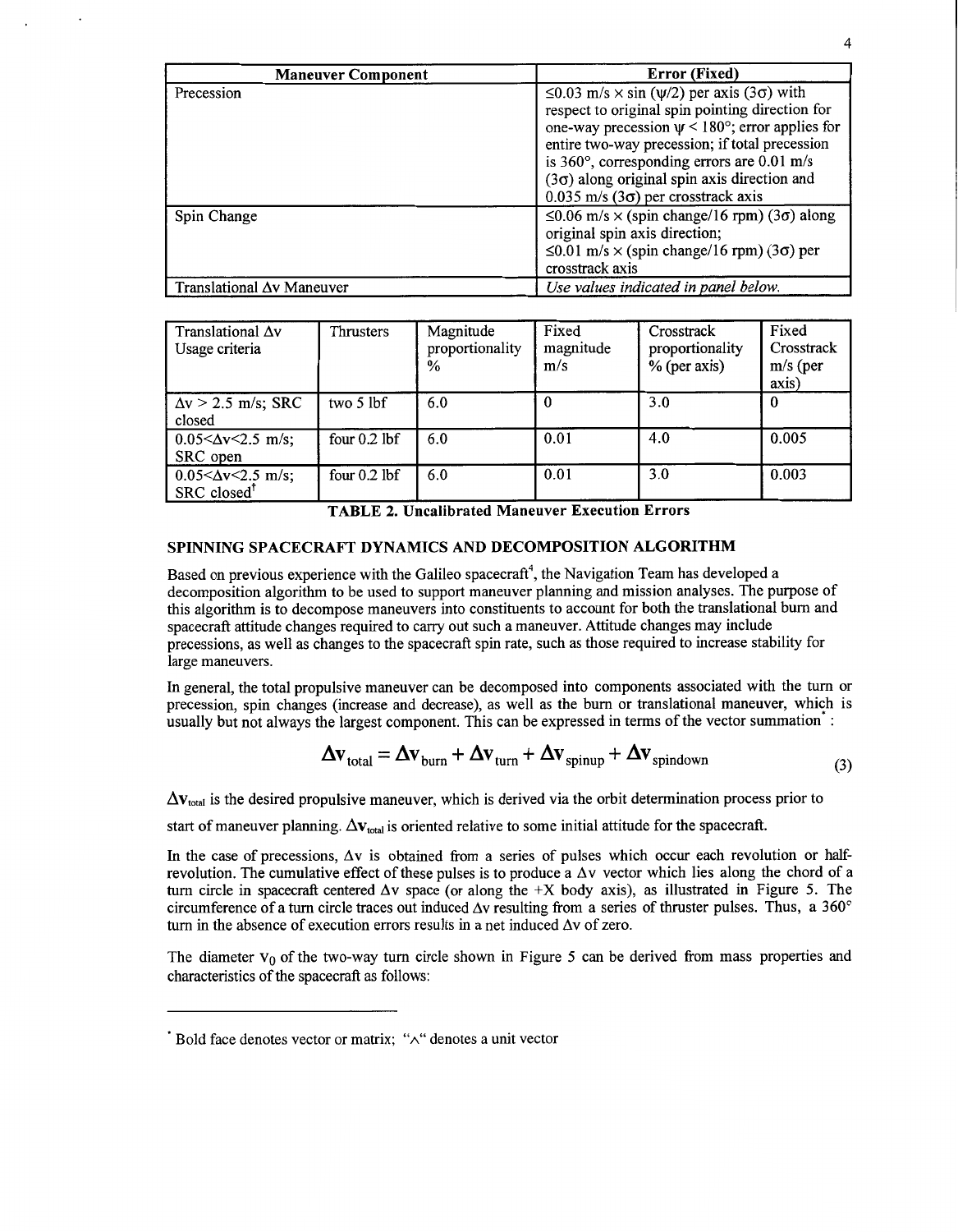$$
v_0 \approx \frac{4I_{xx}\omega_x}{rm} \tag{1}
$$

5

<span id="page-4-0"></span>where  $I_{xx}$  is the spacecraft moment of inertia about the spin axis (x),  $\omega_x$  is the component of angular velocity along the spin axis, r is the lever arm associated with either a 5 Ibf thruster or 0.2-lbf thruster pair and m is the spacecraft mass<sup>4</sup>. Whenever the desired  $\Delta v$  falls inside the two-way turn circle (typically  $v_0$  <  $0.5$  m/s),  $\Delta v$  resulting from spacecraft precession cannot be used effectively as a component of the desired  $\Delta v$ , and must therefore be removed by precessing at least one complete revolution around the turn circle. Most TCMs and SKMs are estimated to be small enough that 360" precessions might be required most *c€*  the time. However, biasing strategies are currently under investigation to attempt to reduce the number **d**  such precessions that might otherwise be required.



Figure **4.** Turn Circle Geometry for Spinning Spacecraft

Spin change can be characterized extremely well, because a spin change of magnitude  $\Delta\omega_x$  produces a  $\Delta v_{\text{spin}}$ , along the +x axis and inertially fixed, according to the following relationship:

$$
\Delta \mathbf{v}_{spin} \cong \frac{\mathbf{I}_{xx} \Delta \mathbf{\omega}_x}{rm} \tag{2}
$$

The thruster lever arm r is well defined beginning before launch. Mass properties are also fairly well defined at launch, but will change over the course of the mission. Because there are no accelerometers on Genesis,

 $\Delta v_{\text{spin}}$  cannot be determined by the on-board ACS software. However, through observation of a spin change event from the ground coupled with spin rate estimates available from telemetry throughout the event, the spacecraft mass property I<sub>xx</sub>/m can be established very accurately. In particular, studies<sup>5</sup> have demonstrated have spacecraft mass property I<sub>xx</sub>/m can be established very accurately. In particular, studies<sup>5</sup> have demo that reduction of all fixed errors to 3 mm/s and proportional errors to 1% would permit all of the aforementioned entry requirements to be met with reasonable performance margin.

#### DETERMINATION OF TURNS AND BURN

 $r - n$ 

The initial attitude can be defined in terms of the transformation fiom inertial to precession plane coordinates, provided by the direction cosines:

$$
\mathbf{A}_{initial} = \begin{bmatrix} \hat{\mathbf{x}} \\ \hat{\mathbf{y}} \\ \hat{\mathbf{z}} \end{bmatrix}, \hat{\mathbf{x}} = \hat{\mathbf{O}}_{initial}^{EME2000}, \hat{\mathbf{y}} = \frac{\Delta \mathbf{v}_{total}^{EME2000} \times \mathbf{O}_{initial}^{EME2000}}{\left| \Delta \mathbf{v}_{total}^{EME2000} \times \mathbf{O}_{initial}^{EME2000} \right|}, \hat{\mathbf{z}} = \hat{\mathbf{x}} \times \hat{\mathbf{y}}
$$
\n(4)

where  $\omega_{\text{initial}}^{\text{EME2000}}$  is the initial angular velocity of the spacecraft, defining the initial direction of the spin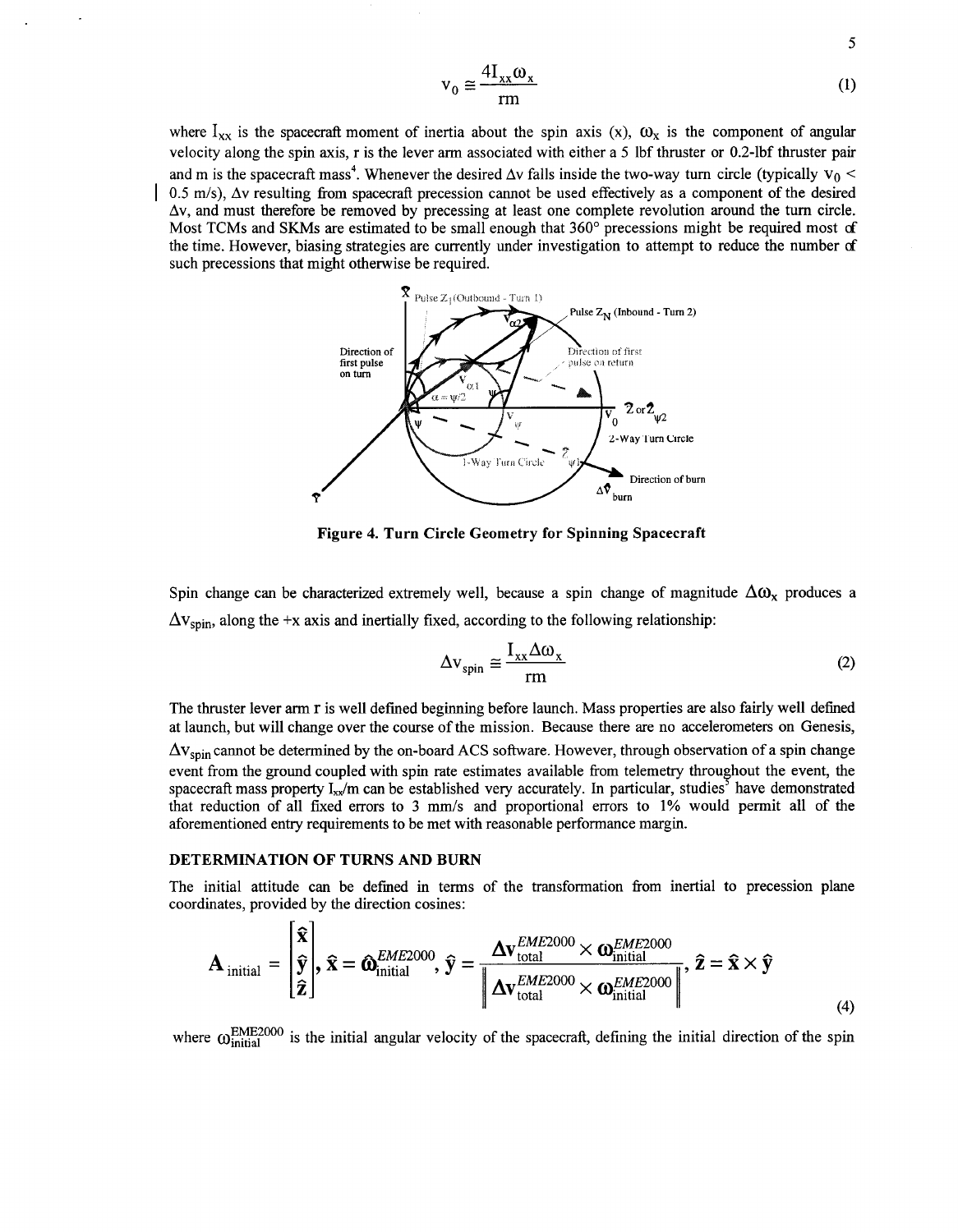<span id="page-5-0"></span>axis and thruster alignment, and  $\Delta_{\text{Vtotal}}^{\text{EME2000}}$  is the desired propulsive maneuver, both specified in terms of the inertial coordinate frame associated with the Earth Mean Equator of January 1, 2000 (EME2000). The angle  $\theta$  of the desired maneuver within the precession plane can be determined by:

$$
\Theta = \cos^{-1} \left( \hat{\Delta v}_{\text{total}}^{EME2000} \cdot \hat{\omega}_{\text{initial}}^{EME2000} \right)
$$
 (5)

Thus, the total maneuver in the precession plane can be expressed as the 2-vector (x and **z** spacecraft directions, respectively):

$$
\Delta \mathbf{v}_{\text{total}} = \left[ \Delta \mathbf{v}_{\text{total}} \cos \theta, \Delta \mathbf{v}_{\text{total}} \sin \theta \right] = \left[ \left( \Delta \mathbf{v}_{\text{total}} \right)_{\mathbf{x}}, \left( \Delta \mathbf{v}_{\text{total}} \right)_{\mathbf{z}} \right]
$$
(6)

However, owing to the contribution of other components, the translational component  $\Delta v_{\text{burn}}$  must be executed at a somewhat different angle **ty,** which is the angle through which the spacecraft must precess between the initial attitude and the bum attitude. Assuming spin changes are not part of the maneuver sequence for the time being, the turn and burn components  $\Delta v_{\text{turn}}$  and  $\Delta v_{\text{burn}}$  are oriented in the precession plane as shown in Figure **5.** 

Therefore, the bum and turn components in the precession plane can be expressed as the following two component vectors:

$$
\Delta \mathbf{v}_{\text{burn}} = \left[ \Delta \mathbf{v}_{\text{burn}} \cos \psi, \Delta \mathbf{v}_{\text{burn}} \sin \psi \right] = \left[ \left( \Delta \mathbf{v}_{\text{burn}} \right)_{\mathbf{x}}, \left( \Delta \mathbf{v}_{\text{burn}} \right)_{\mathbf{z}} \right]
$$
(7a)

$$
\Delta \mathbf{v}_{\text{turn}} = \left[ \Delta \mathbf{v}_{\text{turn}} \cos \left( \frac{\psi}{2} \right), \Delta \mathbf{v}_{\text{turn}} \sin \left( \frac{\psi}{2} \right) \right] = \left[ \left( \Delta \mathbf{v}_{\text{turn}} \right)_{\mathbf{x}}, \left( \Delta \mathbf{v}_{\text{turn}} \right)_{\mathbf{z}} \right] \tag{7b}
$$



**Figure 5. Maneuver Decomposition Disregarding Spin Changes** 

 $\Delta$ **v**<sub>burn</sub> is the sum of outbound and inbound turn components ( $V_{\alpha}$ ) and  $V_{\alpha}$ ) respectively, oriented along the chord of the turn circle at half of the precession angle, as shown in Figure 5. A more precise expression for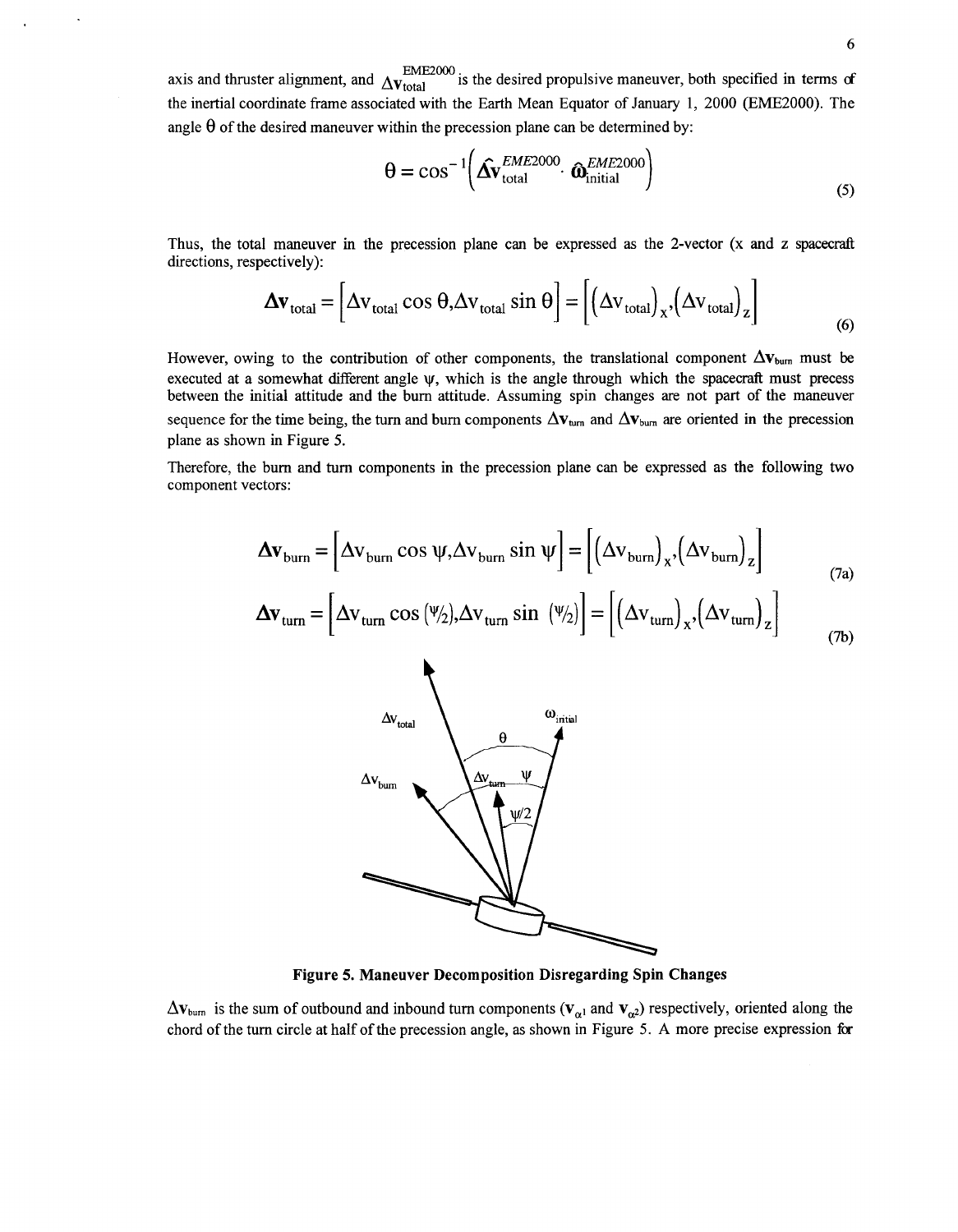<span id="page-6-0"></span>the diameter  $\mathbf{v}_0$  of the two-way turn circle (as opposed to Equation 1) is related to known mass properties and characteristics of the spacecraft as follows:

$$
v_0 = \frac{4I_{xx}\omega_x}{rm(\sin \gamma_y)}, \gamma = \omega_x \frac{\Delta T}{2}
$$
\n(8)

where I<sub>xx</sub> is the spacecraft moment of inertia about the spin axis,  $\omega_x$  is the component of angular velocity along the spin axis,  $r$  is the lever arm associated with the net thrust along the spin axis direction, m is spacecraft mass and  $\sin \gamma / \gamma$  is an efficiency factor related to the duty cycle of thrusting where  $\Delta T$  is the total pulse duration per spin revolution. Therefore, for a two-way precession, where the outbound and inbound turns are identical:

$$
\|\Delta \mathbf{v}_{\text{turn}}\| = \mathbf{v}_{\alpha 1} + \mathbf{v}_{\alpha 2} = \mathbf{v}_0 \sin \left(\frac{\psi}{2}\right)
$$
\n(9)

or for a one-way precession,

$$
\|\Delta \mathbf{v}_{\text{turn}}^{1-way}\| = \mathbf{v}_{\psi} \sin(\Psi_2), \mathbf{v}_{\psi} = \frac{\mathbf{v}_0}{2}
$$
 (10)

where  $V_w$  is the diameter of the one-way turn circle (also, the radius of the two-way turn circle). In general, the final attitude of the spacecraft after the maneuver will be close enough to the initial attitude prior to the maneuver, that the two-way turn circle geometry is applicable. Corrections for differences between initial and final attitude will be described later.

The primary goal of the decomposition algorithm is to determine the precession angle  $\psi$  and the magnitude of the  $\Delta v_{\text{burn}}$  for the translational component. Use equations 3, 6, 7, but ignore the effects of spin changes. This yields:

$$
\left(\Delta \mathbf{v}_{\text{total}}\right)_x = \|\Delta \mathbf{v}_{\text{burn}}\| \cos \psi + \|\Delta \mathbf{v}_{\text{turn}}\| \cos \psi_2
$$
  

$$
\left(\Delta \mathbf{v}_{\text{total}}\right)_z = \|\Delta \mathbf{v}_{\text{burn}}\| \sin \psi + \|\Delta \mathbf{v}_{\text{turn}}\| \sin \psi_2
$$
 (11)

Spin change components  $\Delta v_{\text{spinup}}$  and  $\Delta v_{\text{spindown}}$  are required either when large thrusters are needed (e.g., when  $\Delta$ **V**<sub>total</sub> > 2.5 m/s) or in lieu of  $\Delta$ **V**<sub>burn</sub> when precise maneuvers are required, such as those prior to entry. Application of spin change components will be discussed later.

By applying equations 9 and 10 and trigonometric identities, the following two equations are obtained:

$$
\left(\Delta v_{\text{total}}\right)_x = \|\Delta v_{\text{burn}}\| \cos \psi + v_{\psi} \sin \psi
$$
  

$$
\left(\Delta v_{\text{total}}\right)_z = \|\Delta v_{\text{burn}}\| \sin \psi + v_{\psi} \left(1 - \cos \psi\right)
$$
 (12)

From these, a quadratic equation may be obtained in cos  $\psi$ :

$$
\left[\mathbf{R}^2 + \left(\Delta \mathbf{v}_{\text{total}}\right)_x^2\right] \cos^2 \psi + 2\mathbf{v}_{\psi} \mathbf{R} \cos \psi + \left[\mathbf{v}_{\psi}^2 - \left(\Delta \mathbf{v}_{\text{total}}\right)_x^2\right] = 0\tag{13}
$$

whose solutions are:

$$
\cos \psi = \frac{-v_{\psi}R \pm \left| \left( \Delta v_{\text{total}} \right)_{x} \right| \sqrt{\left( \Delta v_{\text{total}} \right)_{x}^{2} + R^{2} - v_{\psi}^{2}}}{\left( \Delta v_{\text{total}} \right)_{x}^{2} + R^{2}}
$$
\n(14)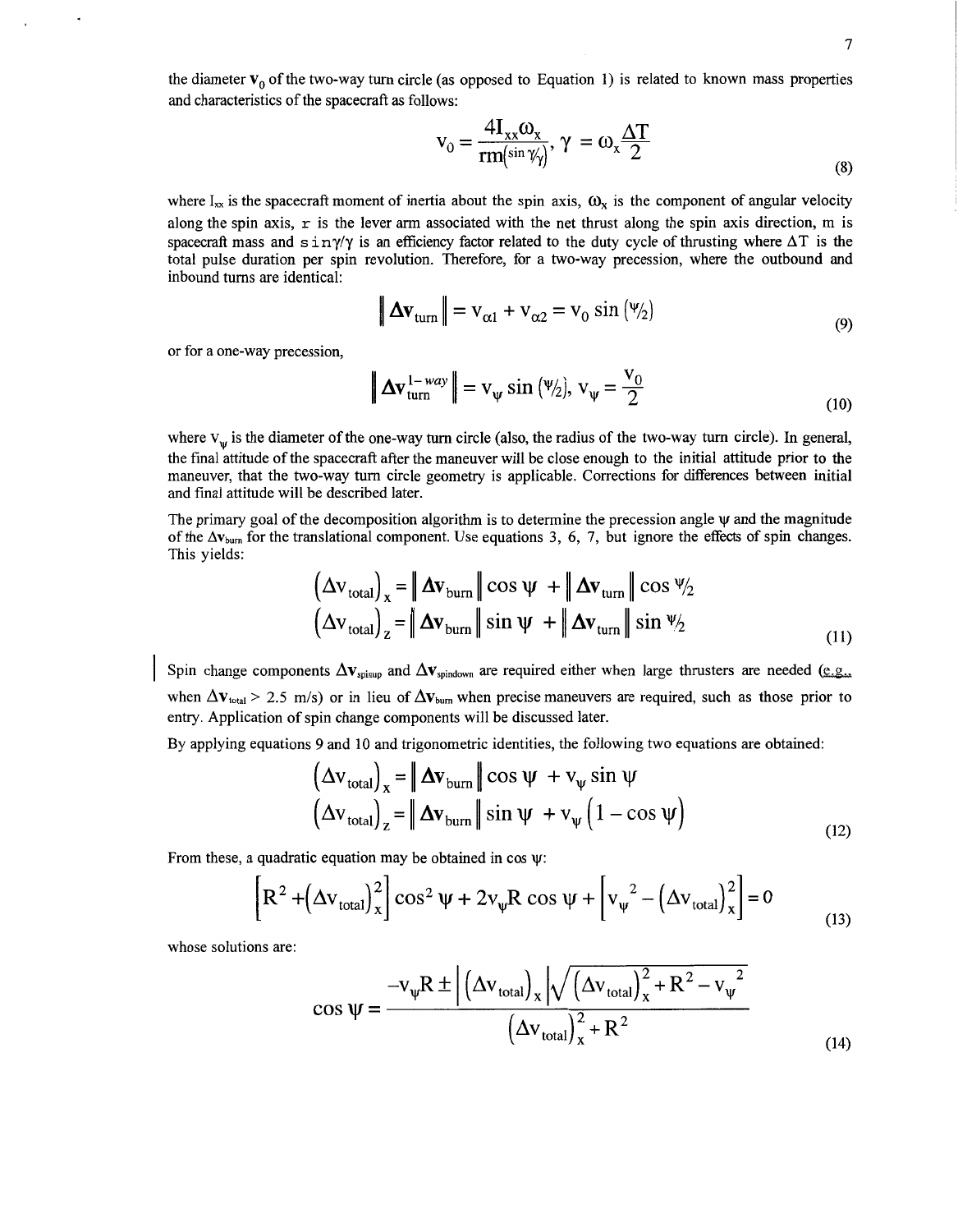where

$$
R = \left(\Delta v_{\text{total}}\right)_z - v_{\psi}
$$

If the radical

$$
\left(\Delta v_{\text{total}}\right)_x^2 + R^2 - v_{\psi}^2 < 0
$$

then  $\Delta v_{\text{total}}$  lies inside the two-way turn circle of radius  $v_w$ . In this situation,  $\Delta v_{\text{tum}}$  cannot be used as a component of  $\Delta v_{\text{total}}$  and must be nullified by implementing a total precession of  $360^{\circ}$  around the turn circle; in the absence of any spin changes, this results in  $\Delta v_{\text{burn}} = \Delta v_{\text{total}}$  with an initial precession of  $\theta$  and a final precession of **360"-** *8.* 

When not inside the turn circle, there are two solutions for  $\cos \psi$  which give rise to four possible solutions for v. This ambiguity can be resolved through trial and error. Equation 9 can be applied to estimate the magnitude of the turn for each of the four cases, and equation 12 can be applied as follows to estimate the magnitude of the bum for each case:

$$
\|\Delta \mathbf{v}_{\text{burn}}\| = \left\{\frac{\left(\Delta v_{\text{total}}\right)_{\mathbf{x}} - v_{\psi} \sin \psi}{\left(\Delta v_{\text{total}}\right)_{\mathbf{z}} + v_{\psi} \left(\cos \psi - 1\right)} \text{ when } \cos \psi \mid > \frac{\sqrt{2}}{2}
$$
\n
$$
\sin \psi \text{ when } \cos \psi \mid \frac{\sqrt{2}}{2}
$$
\n(15)

One and only one of the four possibilities for turn and burn magnitudes' as obtained from equations 15 and 9 respectively, should satisfy equations 11 (or provide a result which is reasonably close to satisfying the equality). Moreover, the correct solution should also result in a positive bum magnitude.

If the resulting  $\psi > 180^\circ$ , then it is generally recommended that  $\Delta v_{\text{turn}}$  not be applied to the maneuver design, since this would entail a two-way precession of greater than **360"** and unnecessarily increase the *off*sun time during the maneuver sequence. In this situation, just like the condition of being inside the turn circle,  $\Delta v_{\text{burn}} = \Delta v_{\text{total}}$  is imposed with an initial precession of  $\theta$  and a final precession of 360°-  $\theta$ . [Figure](#page-8-0) **[6](#page-8-0)** illustrates the aforementioned conditions in which a **360"** precession would be applied.

For maneuvers involving only a single precession, such as the frnal SRC release and deboost maneuvers, equation 10 is applied in place of equation 9 with the consequence that  $V_w$  in all subsequent equations would now represent the radius of the one-way turn circle and would be halved in value.

**All** components obtained fiom the aforementioned algorithm can be transformed back to EME2000 using the transpose of  $\mathbf{A}_{initial}$  from equation 4, assuming  $\hat{\omega}_{initial}^{EME2000} \approx \hat{\omega}_{final}^{EME2000}$ .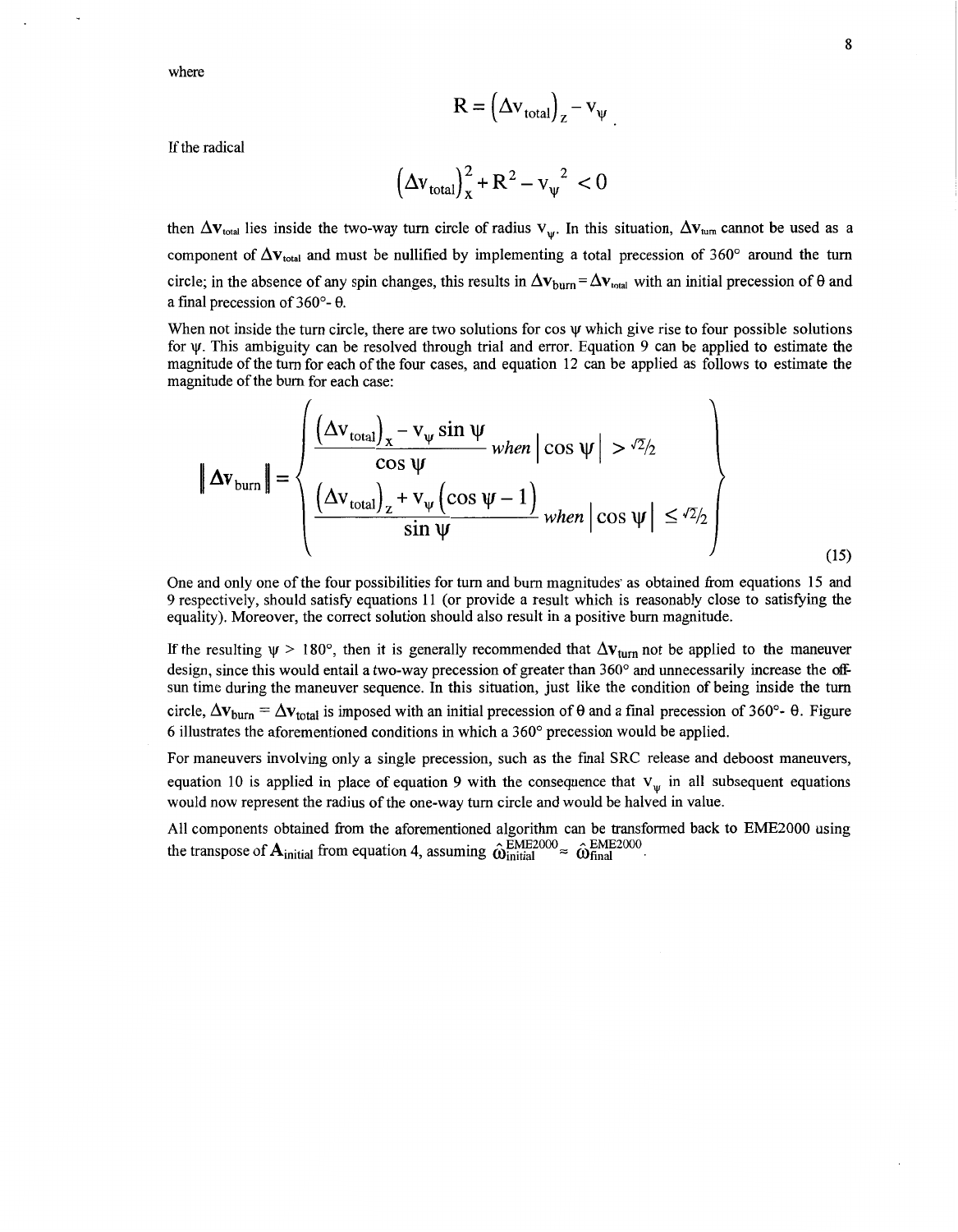<span id="page-8-0"></span>

Total  $\Delta v$  (Units of  $V_0$ ) Outside2-Way TC where  $\psi > 180^\circ$ 

**Figure 6. Conditions for Application of** *360°* **Precession** 

### **MODIFICATIONS FOR SPIN CHANGES**

For cases where spin changes are used, each spin change component is estimated as follows:

$$
\left\| \Delta \mathbf{v}_{\text{spin}} \right\|_{i} \cong \frac{\mathbf{I}_{xx} \left\| \Delta \omega \right\|_{i}}{\text{rm}}
$$
 (16)

based on the magnitude of the change in the spin rate of the spacecraft. The spin change component is aligned more or less with the spacecraft spin axis and will generally occur at points before and after the burn which accommodate a minimal time when more than  $30^{\circ}$  off sun for power reasons. This would occur either along the burn attitude (when before the burn or when after the burn and within  $30^{\circ}$  of the sun direction) or at an attitude which is at a prescribed off-sun angle  $\alpha$  within the plane defining the inbound precession (when after a burn greater than  $30^{\circ}$  off sun).

Currently, the strategy for spin up entails precessing to the burn attitude using smaller thrusters and spinning up just prior to the translational maneuver. For this situation:

$$
\Delta \mathbf{v}_{\text{spinup}} = \left| \Delta \mathbf{v}_{\text{spin}} \right| \hat{\Delta \mathbf{v}}_{\text{burn}} \tag{17a}
$$

$$
\Delta \mathbf{v}_{\text{burn}}^{corrected} = \Delta \mathbf{v}_{\text{burn}} - \Delta \mathbf{v}_{\text{spinup}}
$$
(17a)

which is applied after  $\Delta v_{\text{burn}}$  is determined via the aforementioned algorithm, but prior to transforming back into the EME2000 coordinate frame.

In the case of spin down after large maneuvers ( $> 2.5$  m/s) where  $\Delta v_{total}$  is greater than 30° off sun, the final attitude is assumed to be the sun direction and the spin change would occur at an angle  $\alpha$  from the final spacecraft attitude during the post-burn precession in order to minimize off-sun time. For large maneuvers, spacecraft attitude during the post-burn precession in order to minimize off-sun time. For large maneuvers,<br>it can be assumed that  $\hat{\omega}_{initial}^{EME2000} \approx \hat{\omega}_{final}^{EME2000} \approx -\hat{r}_{SC}^{EME2000}$ , where  $\mathbf{r}_{SC}^{EME2000}$  is spacecra relative to the sun in EME2000; this entails correcting  $\Delta v_{\text{total}}$  in the precession plane coordinate frame prior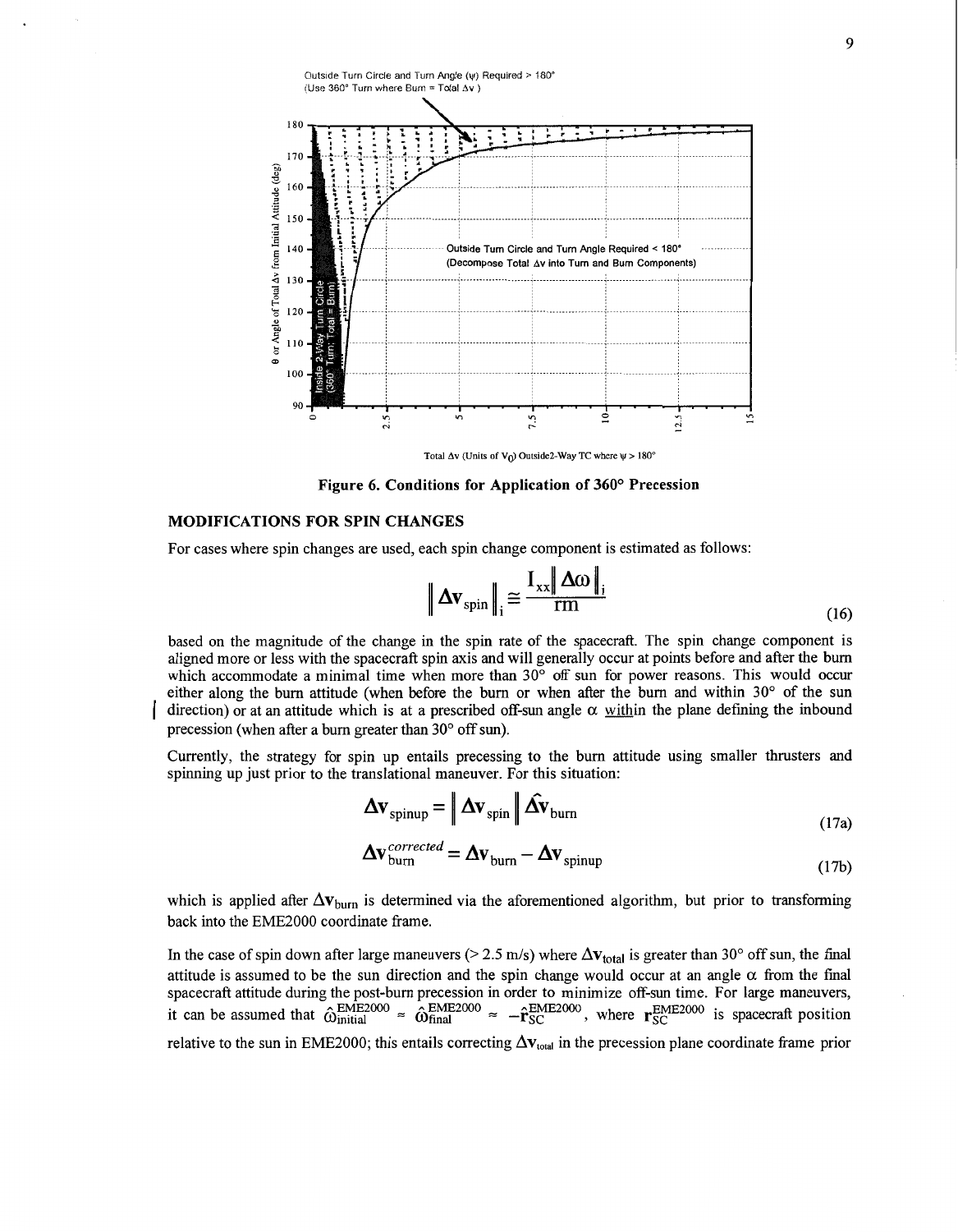<span id="page-9-0"></span>to applying the decomposition algorithm, as follows:

$$
\Delta \mathbf{v}_{\text{spindown}} = \left\| \Delta \mathbf{v}_{\text{spin}} \right\| \begin{bmatrix} \cos \alpha \\ 0 \\ \sin \alpha \end{bmatrix}
$$
\n
$$
\Delta \mathbf{v}_{\text{total}}^{corrected} = \Delta \mathbf{v}_{\text{total}} - \Delta \mathbf{v}_{\text{spindown}}
$$
\n(18a)

$$
\Delta \mathbf{v}_{\text{total}}^{corrected} = \Delta \mathbf{v}_{\text{total}} - \Delta \mathbf{v}_{\text{spindown}}
$$
 (18b)

These equations may also be applied to address any spin up which may be required for the case of large maneuvers, in lieu of equations 17, since initial pointing for this case will be at some angle  $\alpha$  off sun.

If  $\Delta V_{total}$  is within 30° of the sun, then spin down can occur immediately after the burn, so that  $\Delta V_{soidown}$ would be computed and  $\Delta v_{\text{burn}}$  corrected in the same manner as in equations 17.

For the case where spin changes are employed in lieu of the burn itself,  $\Delta v_{\text{burn}}$  is set to zero and replaced with some combination of spin change components, such that:

$$
\Delta \mathbf{v}_{\text{spinup}} + \Delta \mathbf{v}_{\text{spindown}} = \sum_{i=1}^{N} \left\| \Delta \mathbf{v}_{\text{spin}} \right\|_{i} \hat{\Delta v}_{\text{burn}}
$$
\n
$$
\left\| \Delta \omega \right\|_{i} = \frac{\text{rm} \left\| \Delta \mathbf{v}_{\text{spin}} \right\|_{i}}{I_{xx}}
$$
\n(19a)

Corrected components can be transformed back to EME2000 using the transpose of  $A<sub>initial</sub>$  from equation 4,  $\hat{\omega}_{\text{initial}}^{\text{EME2000}} \approx \hat{\omega}_{\text{final}}^{\text{EME2000}}.$ 

### **CORRECTIONS FOR PRECESSION ASYMMETRY**

For cases where initial and final attitudes differ significantly, such as when a propulsive maneuver is combined with a sun or solar wind pointing correction, or portions **of** the precession are performed with a different thruster combination and spin rate, adjustments to  $\Delta v_{\text{turn}}$  and  $\Delta v_{\text{burn}}$  must be applied to correct the previous precession estimate and to compensate for error in the previous bum estimate in the along-track direction. This is done after transforming back to EME2000 using  $A^{-1}_{initial}$  derived from equation 4. For the case where only smaller thrusters are used for precession and  $\hat{\omega}_{initial}^{EME2000} \neq \hat{\omega}_{final}^{EME2000}$ ,

$$
\mathbf{v}_{\alpha1}^{EME2000} = \frac{\Delta \mathbf{v}_{\text{turn}}^{EME2000}}{2}
$$
 (20a)

$$
\left(\mathbf{v}_{\alpha2}^{EME2000}\right)^{corrected} = \mathbf{v}_{\psi} \sin \left(\psi_{2}\right) \left[\frac{\hat{\mathbf{\Lambda}} \mathbf{v}_{burn}^{EME2000} + \hat{\mathbf{\Omega}}_{final}^{EME2000}}{\left\|\hat{\mathbf{\Lambda}} \mathbf{v}_{burn}^{EME2000} + \hat{\mathbf{\Omega}}_{final}^{EME2000}\right\|}\right]
$$
\nwhere  $\psi' = \cos^{-1} \left(\hat{\mathbf{\Lambda}} \mathbf{v}_{burn}^{EME2000} \cdot \hat{\mathbf{\Omega}}_{final}^{EME2000}\right)$  (20b)

$$
\left(\Delta \mathbf{v}_{\text{turn}}^{EME2000}\right)^{corrected} = \mathbf{v}_{\alpha 1}^{EME2000} + \left(\mathbf{v}_{\alpha 2}^{EME2000}\right)^{corrected}
$$
\n(20c)

 $(19b)$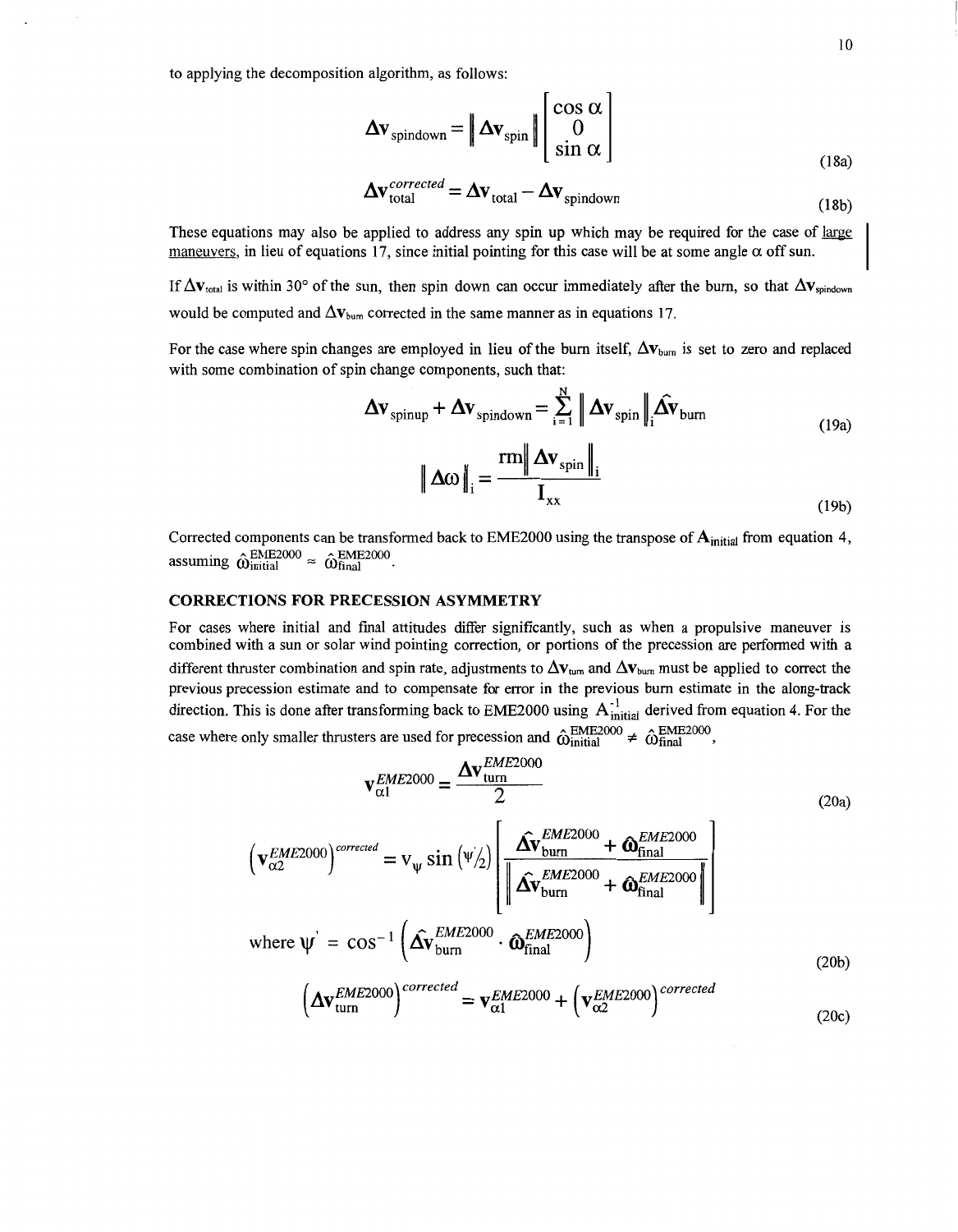<span id="page-10-0"></span>
$$
\left(\Delta \mathbf{v}_{\text{burn}}^{EME2000}\right)^{corrected} = \Delta \mathbf{v}_{\text{burn}}^{EME2000} + \hat{\Delta v}_{\text{burn}}^{EME2000} \left\{\hat{\Delta v}_{\text{burn}}^{EME2000}\left[\left(\mathbf{v}_{\alpha2}^{EME2000}\right)^{corrected} - \mathbf{v}_{\alpha1}^{EME2000}\right]\right\}
$$
(20d)

 $11$ 

Errors in the burn estimate in the cross-track direction are not compensated for; however, it can be shown that these errors are no larger than  $v_w \sin^2(\Delta \psi / 2)$  in the worst case where  $\Delta \psi = \psi' - \psi$ . The worst-<br>case estimate of uncompensated cross-track error introduced by the algorithm as a result of a difference in initial and final attitude for  $\Delta \Psi \le 10^{\circ}$  is typically  $-1\%$  of the uncalibrated cross-track execution error. For the case where large thrusters are required for a burn more than 30° off sun, rapid precession on large thrusters is performed for the first part of the inbound precession (i.e., until within sun angle  $\alpha$ ), so that  $v_y \neq v_y$  due to a different spin rate  $\omega_x$  and thruster lever arm r' affecting the turn circle size (equation 8). For this situation, let us assume  $\hat{\omega}_{initial}^{EME2000} \approx \hat{\omega}_{final}^{EME2000}$  and replace equation 20b with the following:

$$
\left(\mathbf{v}_{\alpha2}^{EME2000}\right)^{corrected} = \mathbf{v}_{\psi}^{'} \sin\left(\frac{\psi - \alpha}{2}\right) \left[\frac{\hat{\mathbf{\Lambda v}}_{burn}^{EME2000} + \hat{\mathbf{\Lambda v}}_{spind}^{EME2000}}{\hat{\mathbf{\Lambda v}}_{burn}^{EME2000} + \hat{\mathbf{\Lambda v}}_{spind}^{EME2000}}\right]
$$
\n
$$
\mathbf{v}_{\psi} \sin\left(\frac{\alpha}{2}\right) \left[\frac{\hat{\mathbf{\Lambda v}}_{smidown}^{EME2000} + \hat{\mathbf{\Omega}}_{final}^{EME2000}}{\hat{\mathbf{\Lambda v}}_{smidown}^{EME2000} + \hat{\mathbf{\Omega}}_{final}^{EME2000}}\right]
$$
\n(21)

#### **CURRENT LIMITATIONS**

Note that this algorithm ignores both the effects of nutation introduced over the course of the maneuver and wobble due to misalignment of the spin axis with a principal axis of the spacecraft. Further improvements to the algorithm may be required to compensate for these effects and to allow for adjustments to various components during operations on the basis of spacecraft performance as derived from previous maneuvers and special maneuver calibrations, including an estimate of confidence or uncertainty level.

Strictly speaking, this algorithm does not accommodate large maneuvers coinciding with sun or solar wind Strictly speaking, this algorithm does not accommodate large maneuvers coinciding with sun or solar wind pointing corrections. The assumption for such maneuvers would be that  $\hat{\omega}_{initial}^{\text{EME2000}} \approx \hat{\omega}_{final}^{\text{EME2000}}$  and t any asymmetry required in the final precession could be treated as a separate attitude control event, completely decoupled from the propulsive maneuver.

Also, durations of various components and delay times between components need to be added to the algorithm or specified directly by the Spacecraft Team based on scenarios developed and tested fa assembly, test and launch operations (ATLO). This is of particular importance for the final pre-entry maneuvers, where specific execution errors and durations become much more significant.

### **CONCLUSION**

**A** decomposition algorithm has been developed for the Genesis mission which addresses spacecraft design limitations and constraints to date. Implementation and testing of the algorithm for Genesis are now underway. This algorithm is also applicable to other missions using spin-stabilized spacecraft with axisymmetric thrusters.